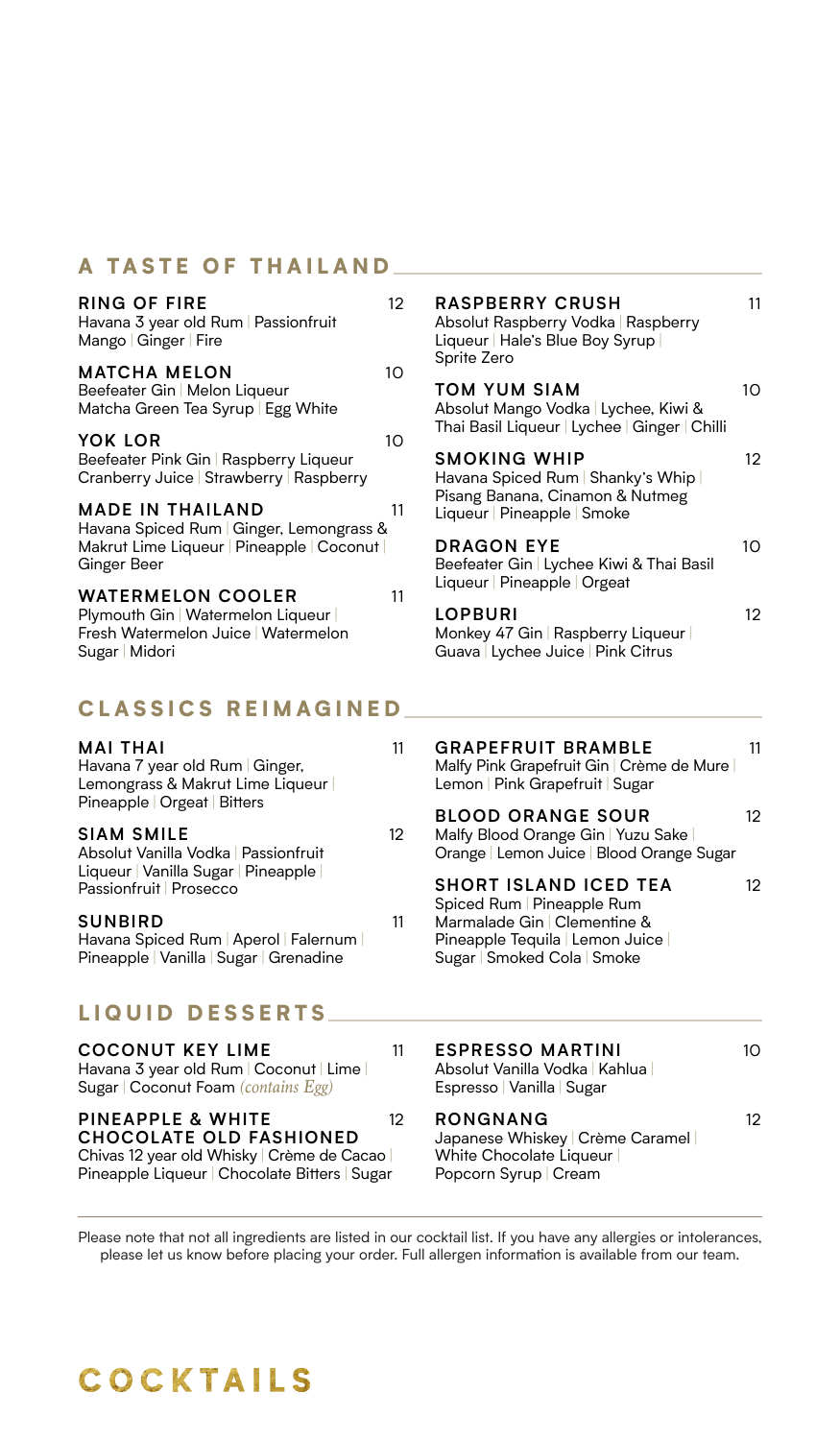### GIN

| <b>BEEFEATER</b><br>London, UK                | 8               | <b>TARSIER SOUTH EAST</b><br><b>ASIAN DRY</b>             | 10              |
|-----------------------------------------------|-----------------|-----------------------------------------------------------|-----------------|
| <b>BEEFEATER BLOOD ORANGE</b><br>London, UK   | 8               | Stockport, UK<br><b>TARSIER ORIENTAL PINK</b>             | 10              |
| <b>BEEFEATER PINK</b>                         | 8               | Stockport, UK                                             |                 |
| London, UK                                    |                 | <b>TARSIER KHAO SAN</b>                                   | 10              |
| <b>GREATER THAN</b><br>Delhi, India           | 8.5             | Stockport, UK<br><b>SLINGSBY DRY</b>                      |                 |
| <b>OPIHR</b>                                  | 8.5             | Yorkshire, UK                                             | 10              |
| Warrington, UK                                |                 | <b>SLINGSBY MARMALADE</b>                                 | 10              |
| OPIHR ARABIAN EDITION<br>Warrington, UK       | 8.5             | Yorkshire, UK                                             |                 |
| <b>PLYMOUTH</b>                               | 8.75            | <b>SLINGSBY RHUBARB</b><br>Yorkshire, UK                  | 10 <sup>2</sup> |
| Plymouth UK                                   |                 | ELLIS BUTTERFLY PEA                                       | 11              |
| PLYMOUTH SLOE<br>Plymouth, UK                 | 8.75            | Glasgow, Scotland                                         |                 |
| <b>MALFY CON ARANCIA</b><br>Moncalieri, Italy | 9.5             | <b>ELLIS SHIMMER GIN</b><br>Glasgow, Scotland             | 11              |
| <b>MALFY CON ROSA</b><br>Moncalieri, Italy    | 9.5             | KI NO BI<br>Kyoto, Japan                                  | 12              |
| <b>HENDRICKS</b><br>Ayrshire, Scotland        | 10              | <b>CAMBRIDGE DRY GIN</b><br>Cambridge, UK                 | 12              |
| <b>ROKU</b><br>Osaka, Japan                   | 10 <sup>°</sup> | <b>SCAPEGRACE BLACK GIN</b><br>Southern Alps, New Zealand | 12.5            |
| <b>BATHTUB</b><br>Tunbridge Wells, UK         | 10 <sup>°</sup> | <b>ELEPHANT</b><br>Hamburg, Germany                       | 13.5            |
| 135° EAST<br>Hyōgo, Japan                     | 10 <sup>°</sup> | <b>MONKEY 47</b><br>Schwarzald, Germany                   | 14              |
| VODKA.                                        |                 |                                                           |                 |
| <b>ABSOLUT</b>                                | 8               | <b>ZUBRÓWKA</b>                                           | 8.5             |
| • Original<br>• Citron                        |                 | <b>KETEL ONE</b>                                          | 9.5             |
| • Raspberry<br>• Vanilla                      |                 | <b>HAKU VODKA</b>                                         | 10 <sup>°</sup> |
| • Watermelon<br>• Mango                       |                 | <b>BELVEDERE</b>                                          | 11              |
| • Passionfruit                                |                 | <b>GREY GOOSE</b>                                         | 12              |

*Prices shown for 50ml serve, 25ml available on request. Please ask your server for our full range.*

# **SPIRITS**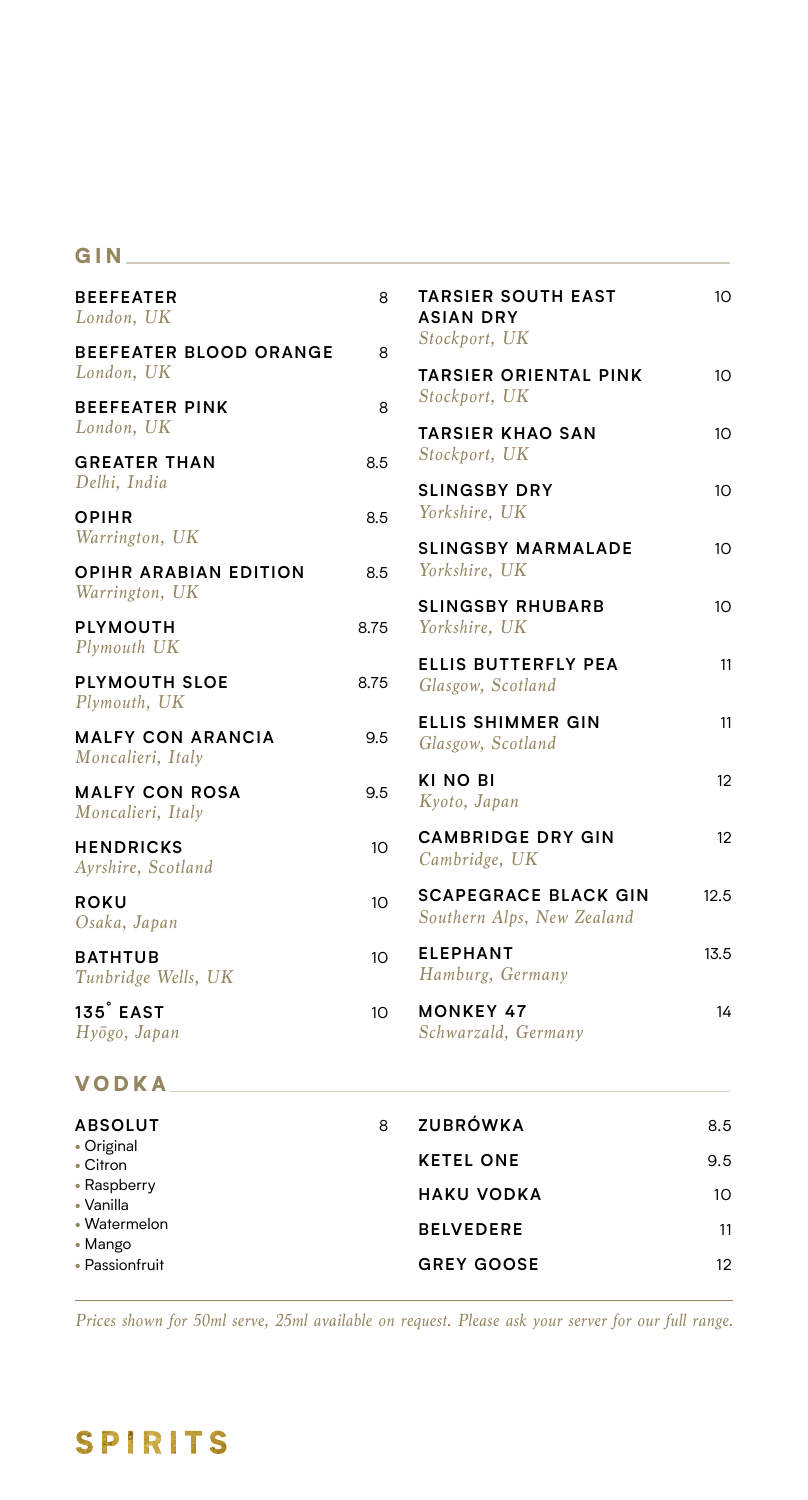### RUM **RUM**

| <b>HAVANA 3 YEAR OLD</b>                      | 8    | SAGATIBA CACHACA                                            | 9                |
|-----------------------------------------------|------|-------------------------------------------------------------|------------------|
| <b>HAVANA SPICED RUM</b>                      | 8.5  | PROJECT #173                                                | 10               |
| <b>FLOR DE CANA 7 YEAR OLD</b>                | 8.5  | PINEAPPLE RUM                                               |                  |
| <b>BACARDI CARTA BLANCA</b>                   | 8.5  | <b>HAVANA 7 YEAR OLD</b>                                    | 11               |
| KOKO KANU COCONUT RUM                         | 8.75 | RUMBULLION!                                                 | 11               |
| <b>BALL BLACK SPICED RUM</b>                  | 8.75 | <b>FLOR DE CANA 12 YEAR OLD</b>                             | 12 <sup>°</sup>  |
| <b>HAVANA ESPECIAL</b>                        | 9    |                                                             |                  |
| GOSLINGS                                      | 9    | <b>PUSSERS GUNPOWDER</b><br><b>PROOF SPICED RUM (54.4%)</b> | 15 <sub>15</sub> |
| <b>NUSA CAÑA</b><br><b>TROPICAL WHITE RUM</b> | 9    | <b>DOORLYS XO</b>                                           | 15               |
| NUSA CAÑA SPICED RUM                          | 9    | <b>FLOR DE CANA 18 YEAR OLD</b>                             | 16               |

# TEQUILA

| EL TEQUILEÑO BLANCO        |          | 8 HACIEN BLANCO              | 12             |
|----------------------------|----------|------------------------------|----------------|
| EL TEQUILEÑO REPOSADO      |          | 8.25 HACIEN PINEAPPLE        | 12             |
| <b>OLMECA ALTOS BLANCO</b> |          | <b>BUTTERFLY CANNON BLUE</b> | 1 <sub>3</sub> |
| <b>CAZCABEL COFFEE</b>     | $1 \cap$ | HACIEN AÑEJO CRISTALINO      | 18             |

# WHISKY

| <b>CHIVAS REGAL</b>                              | 10 | <b>CHIVAS REGAL</b><br><b>MIZUNARA CASK</b> | 15 |
|--------------------------------------------------|----|---------------------------------------------|----|
| <b>JOHNNIE WALKER</b><br><b>BLACK LABEL</b>      | 11 | <b>DALMORE 12 YEAR OLD</b>                  | 16 |
| LAPHROAIG 10 YEAR OLD                            | 13 | <b>MACALLAN DOUBLE CASK</b>                 | 22 |
| <b>BALVENIE DOUBLEWOOD</b><br><b>12 YEAR OLD</b> | 13 | <b>12 YEAR OLD</b><br><b>CHIVAS REGAL</b>   | 23 |
| <b>JURA 10 YEAR OLD</b>                          | 13 | <b>18 YEAR OLD</b>                          |    |
| ARDBEG 10 YEAR OLD                               | 14 | <b>JOHNNIE WALKER</b><br><b>BLUE LABEL</b>  | 42 |
| <b>FETTERCAIRN 12 YEAR OLD</b>                   | 14 |                                             |    |

*Prices shown for 50ml serve, 25ml available on request. Please ask your server for our full range.*

# **SPIRITS**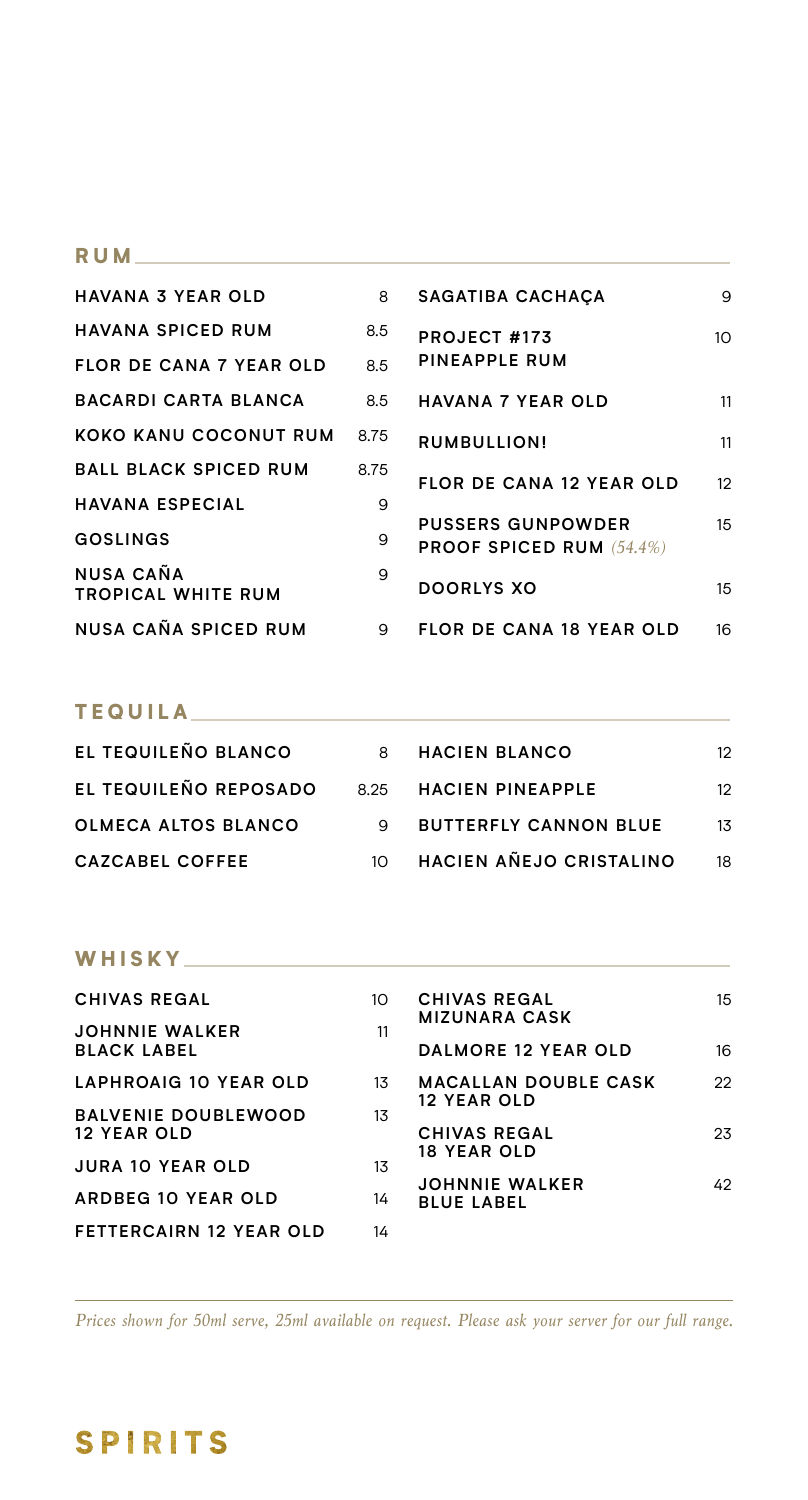#### WORLD WHISKEY

| <b>FOUR ROSES ORIGINAL</b><br><b>USA</b>    | 8.50 | <b>WOODFORD RESERVE</b><br>USA        | 12 <sup>2</sup> |
|---------------------------------------------|------|---------------------------------------|-----------------|
| <b>JAMESON</b><br>Ireland                   | 9    | <b>SUNTORY TOKI</b><br>Japan          | 12              |
| <b>MAKERS MARK</b><br><b>USA</b>            | 10   | <b>HATOZAKI BLENDED MALT</b><br>Japan | 12              |
| <b>BULLEIT RYE</b><br><b>USA</b>            | 10   | <b>SUNTORY CHITA</b><br>Japan         | 16              |
| <b>FOUR ROSES SMALL BATCH</b><br><b>USA</b> | 11   | <b>NIKKA FROM THE BARREL</b><br>Japan | 19              |
| <b>TEELING SMALL BATCH</b><br>Ireland       | 11   |                                       |                 |

## BRANDY **Example 2008**

| <b>MARTELL VS</b>                         |    | REMY MARTIN 1738 | 15 |
|-------------------------------------------|----|------------------|----|
| <b>SEVEN TAILS XO</b>                     | 11 | MARTELL XO       | 32 |
| <b>CLOS MARTIN 8 YEAR OLD</b><br>ARMAGNAC |    |                  |    |

### LIQUEURS

| <b>MIDORI</b>            | 6.5 | <b>FRANGELICO</b>                                                        | 8  |
|--------------------------|-----|--------------------------------------------------------------------------|----|
| BRIOTTET CRÈME DE CASSIS | 6.5 | <b>CAMPARI</b>                                                           | 8  |
| <b>BAILEYS</b>           | 8   | <b>COINTREAU</b>                                                         | 9  |
| <b>KAHLUA</b>            | 8   | <b>FABULOUS THAI RUM</b><br><b>COMPANY</b>                               | 10 |
| TIA MARIA                | 8   | • Pisang Banana, Cinnamon & Nutmeg<br>• Ginger, Lemongrass & Makrut Lime |    |
| <b>AMARETTO</b>          | 8   | • Lychee, Kiwi & Thai Basil                                              |    |

### NON-ALCOHOLIC SPIRITS

| <b>CEDERS CLASSIC</b>                               |   | <b>EVERLEAF</b><br>• Mountain        | 8 |
|-----------------------------------------------------|---|--------------------------------------|---|
| <b>TUSCAN TREE</b><br><b>BLOOD ORANGE APERITIVO</b> | 6 | $\bullet$ Marine<br>$\bullet$ Forest |   |

*Prices shown for 50ml serve, 25ml available on request. Please ask your server for our full range.*

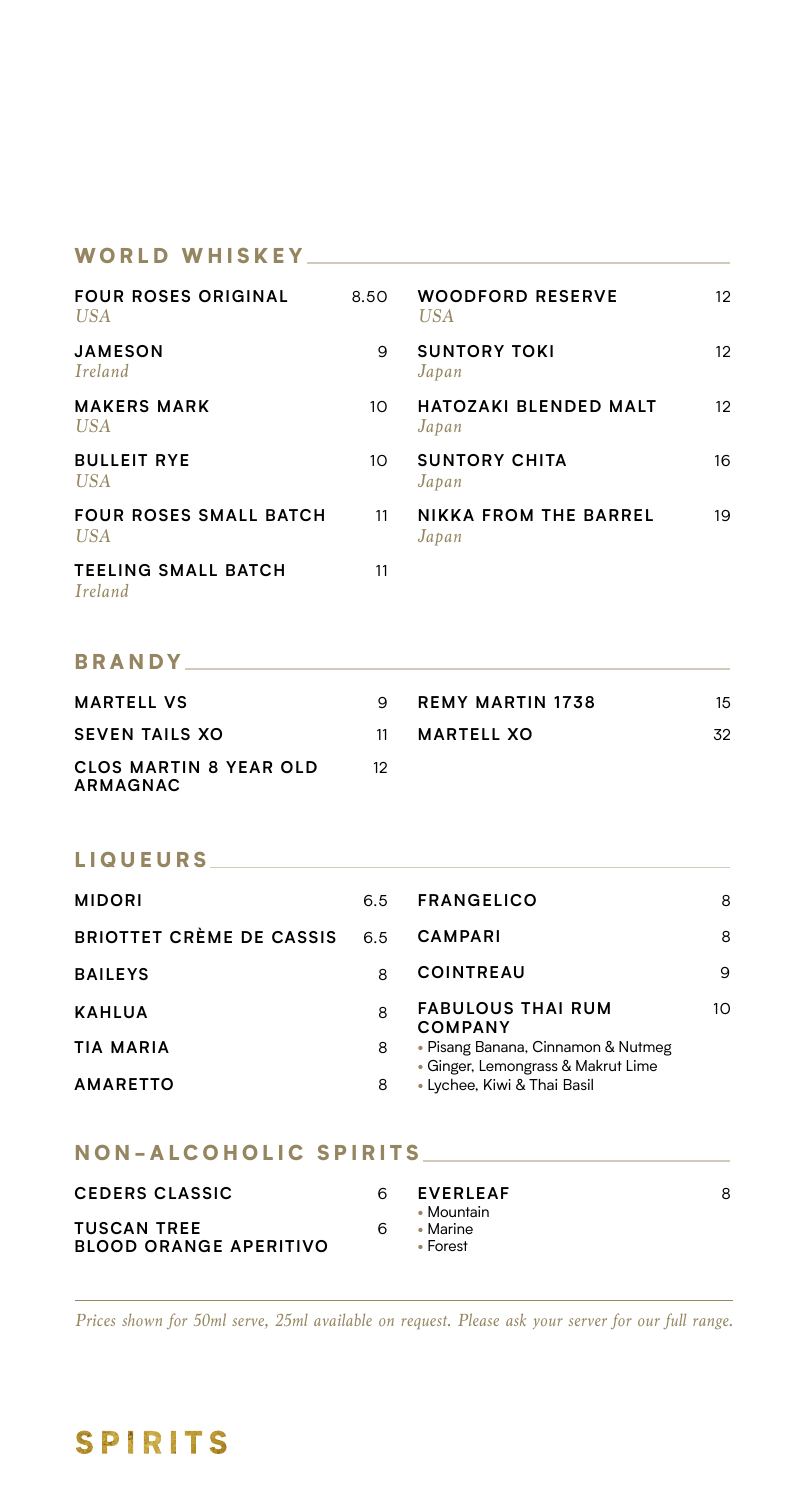## RED WINE

|                                                                            |      | 175ml Bottle |
|----------------------------------------------------------------------------|------|--------------|
| SANGIOVESE, VITA<br>Puglia, Italy                                          | 5.75 | 23           |
| <b>MERLOT, TEKENA</b><br>Central Valley, Chile                             | 6.25 | 25           |
| PINOT NOIR, AMODO<br>Pavia, Italy                                          | 7    | 28           |
| ROSSO TREVENEZIE, TENUTE FIOREBELLI 'CABALETTA'<br>Veneto, Italy           | 8.25 | 33           |
| <b>MALBEC, PORTILLO</b><br>Mendoza, Argentina                              | 8.75 | 35           |
| PRIMITIVO, FEUDI SALENTINI '125'<br>Puglia, Italy                          |      | 38           |
| BEAUJOLAIS-VILLAGES, MOMMESSIN<br>Beaujolais, France                       |      | 40           |
| RIOJA CRIANZA, VIÑA REAL<br>Rioja, Spain                                   | 10   | 40           |
| CÔTES DU RHONES, AUGUSTE BESSAC 'PLAN DE DIEU'<br>Rhône Valley, France     |      | 42           |
| <b>CABERNET SAUVIGNON, KLEINE ZALZE</b><br>Stellenbosch, South Africa      |      | 44           |
| MALBEC, TERRAZAS SELECTION, UCO VALLEY<br>Mendoza, Argentina               |      | 48           |
| PINOT NOIR, ACROBAT<br>Oregon, USA                                         |      | 52           |
| <b>SHIRAZ, ST HALLET 'FAITH'</b><br>Barossa Valley, Australia              |      | 58           |
| BAROLO, ENRICO SERAFINO 'MONCLIVIO'<br>Piemonte, Italy                     |      | 65           |
| CHÂTEAU MUSAR. HOCHAR PÈRE ET FILS<br>Bekaa Valley, Lebanon                |      | 68           |
| AMARONE DELLA VALPOLICELLA, BOLLA<br>Veneto, Italy                         |      | 74           |
| CHÂTEAUNEUF-DU-PAPE, M. CHAPOUTIER 'LA BERNARDINE'<br>Rhone Valley, France |      | 86           |
|                                                                            |      |              |

*All wines available in 125ml and 250ml measures on request.*

# WINES | FIZZ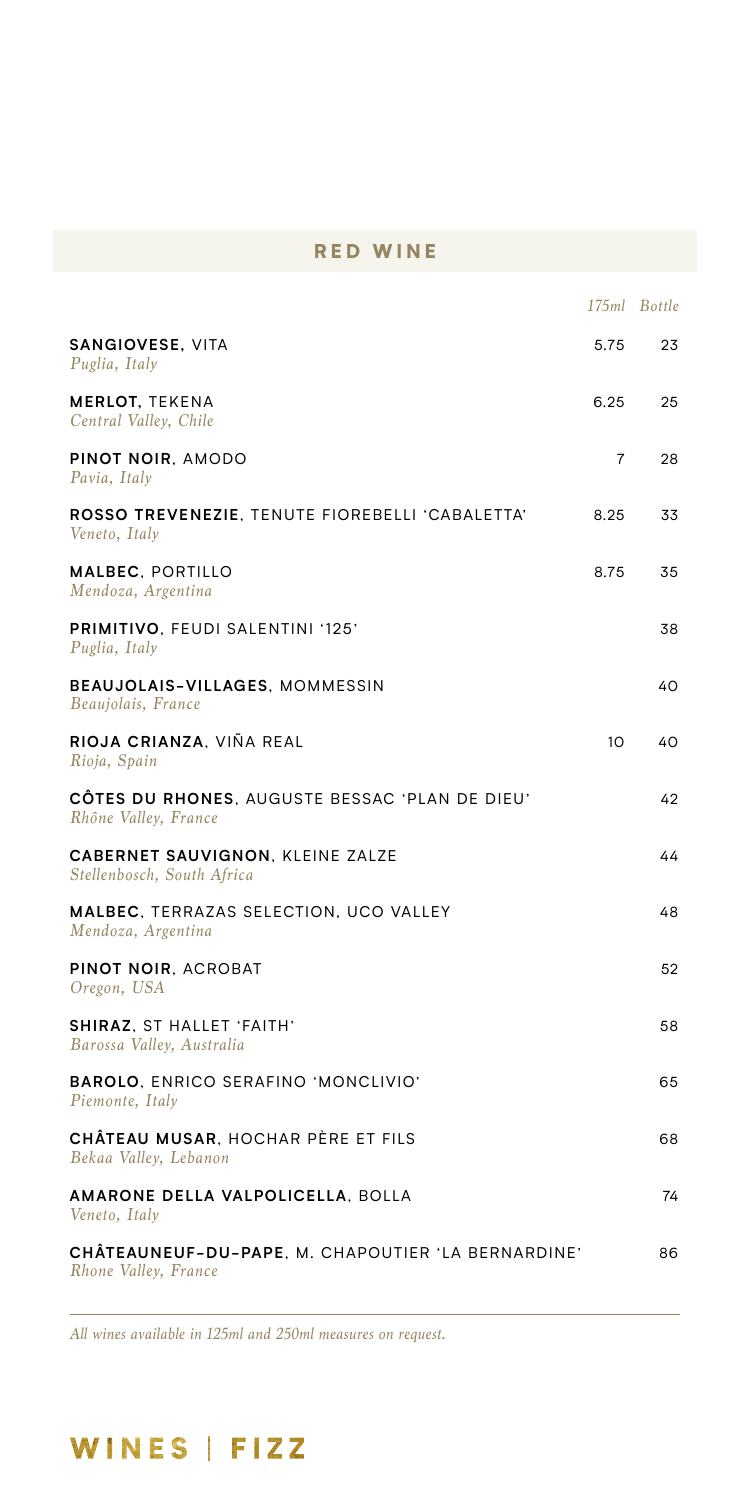## WHITE WINE

|                                                                 |                | 175ml Bottle |
|-----------------------------------------------------------------|----------------|--------------|
| <b>CHENIN BLANC, BESPOKE</b><br>Western Cape, South Africa      | 5.75           | 23           |
| PINOT GRIGIO, CORTE VIGNA<br>Pavia, Italy                       | 6.25           | 25           |
| <b>CHARDONNAY, BETWEEN THORNS</b><br>South-Eastern Australia    |                | 27           |
| <b>VIOGNIER LA CAMPAGNE</b><br>Languedoc-Roussillon, France     | $\overline{7}$ | 28           |
| SAUVIGNON BLANC, SEA POINT<br>Western Cape, South Africa        | 7.5            | 30           |
| RIOJA BLANCO. VIÑA POMAL<br>Rioja, Spain                        |                | 32           |
| PICPOUL DE PINET, RESERVE MIROU<br>Languedoc-Roussillon, France |                | 34           |
| RIESLING, LOOSEN BROS, 'DR L'<br>Mosel, Germany                 | 9.25           | 37           |
| PINOT GRIS, DASHWOOD<br>Marlborough, New Zealand                |                | 39           |
| GRÜNER VELTLINER. SOELLNER WOGENRAIN<br>Wagran, Austria         |                | 42           |
| GAVI DI GAVI, ENRICO SERAFINO<br>Piemonte, Italy                |                | 48           |
| SANCERRE, JOSEPH MELLOT 'LA GRAVELIÈRE'<br>Loire Valley, France |                | 58           |
| SAUVIGNON BLANC, CLOUDY BAY<br>Marlborough, New Zealand         |                | 67           |
| CHABLIS 1er CRU, LES SARMENTS<br>Burgundy, France               |                | 72           |
| PULIGNY-MONTRACHET. REMOISSENET-PÈRE-FILS<br>Burgundy, France   |                | 88           |

*All wines available in 125ml and 250ml measures on request.*

# WINES | FIZZ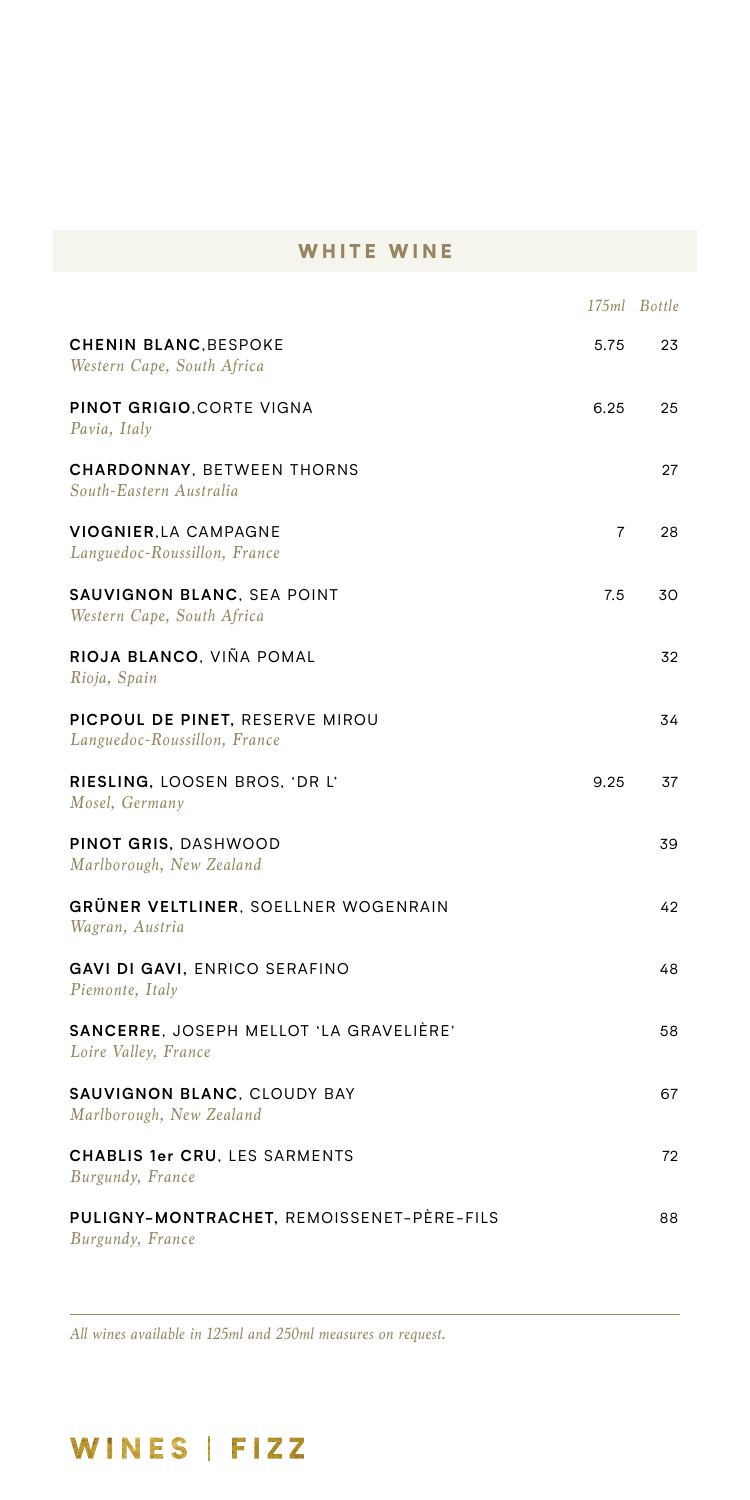### ROSE WINE

|                                                                         |      | 175ml Bottle |
|-------------------------------------------------------------------------|------|--------------|
| PINOT GRIGIO ROSATO. CORTE VIGNA<br>Pavia, Italy                        | 6.25 | 25           |
| CINSAULT ROSE, KLEINE ZALZE<br>Coastal Region, South Africa             | 8    | 32           |
| CÔTES DE PROVENCE, CHATEAU MIRABEAU 'PURE'<br>Côtes de Provence, France |      | 48           |

### SPARKLING & CHAMPAGNE

|                                                             |       | 125ml Bottle |
|-------------------------------------------------------------|-------|--------------|
| <b>PROSECCO, DA LUCA</b><br>Veneto, Italy                   | 6.75  | 36           |
| PERRIER-JOUËT BRUT<br>Champagne, France                     | 11.50 | 65           |
| <b>BOLLINGER SPECIAL CUVEE BRUT NV</b><br>Champagne, France |       | 78           |
| <b>PERRIER-JOUËT ROSE</b><br>Champagne, France              |       | 82           |
| PERRIER-JOUËT BELLE EPOQUE<br>Champagne, France             |       | 170          |
| <b>DOM PÉRIGNON</b><br>Champagne, France                    |       | 200          |
| PERRIER-JOUËT BELLE EPOQUE ROSÉ<br>Champagne, France        |       | 240          |

### DESSERT

|                                                                    | Glass      | <b>Bottle</b>         |
|--------------------------------------------------------------------|------------|-----------------------|
| PLUM SAKE, AKASHI TAI<br>$Hv\bar{o}go$ , Japan                     | $50ml$ 7.5 |                       |
| LBV 2016 PORT, DOW'S<br>Douro Valley, Portugal                     | $100ml$ 8  | $700ml$ 50            |
| <b>NOBLE LATE HARVEST. NEDERBURG</b><br>Western Cape, South Africa | $100ml$ 9  | $375ml$ 32            |
| <b>PEDRO XIMENEZ</b><br>Spain                                      |            | $100ml$ 12 $375ml$ 45 |
| <b>TOKAJI ASZÚ. BÉRES 5 PUTTONYOS</b><br>Tokaj, Hungary            | $100ml$ 12 | $500ml$ 58            |

*All wines available in 125ml and 250ml measures on request.*

# WINES | FIZZ